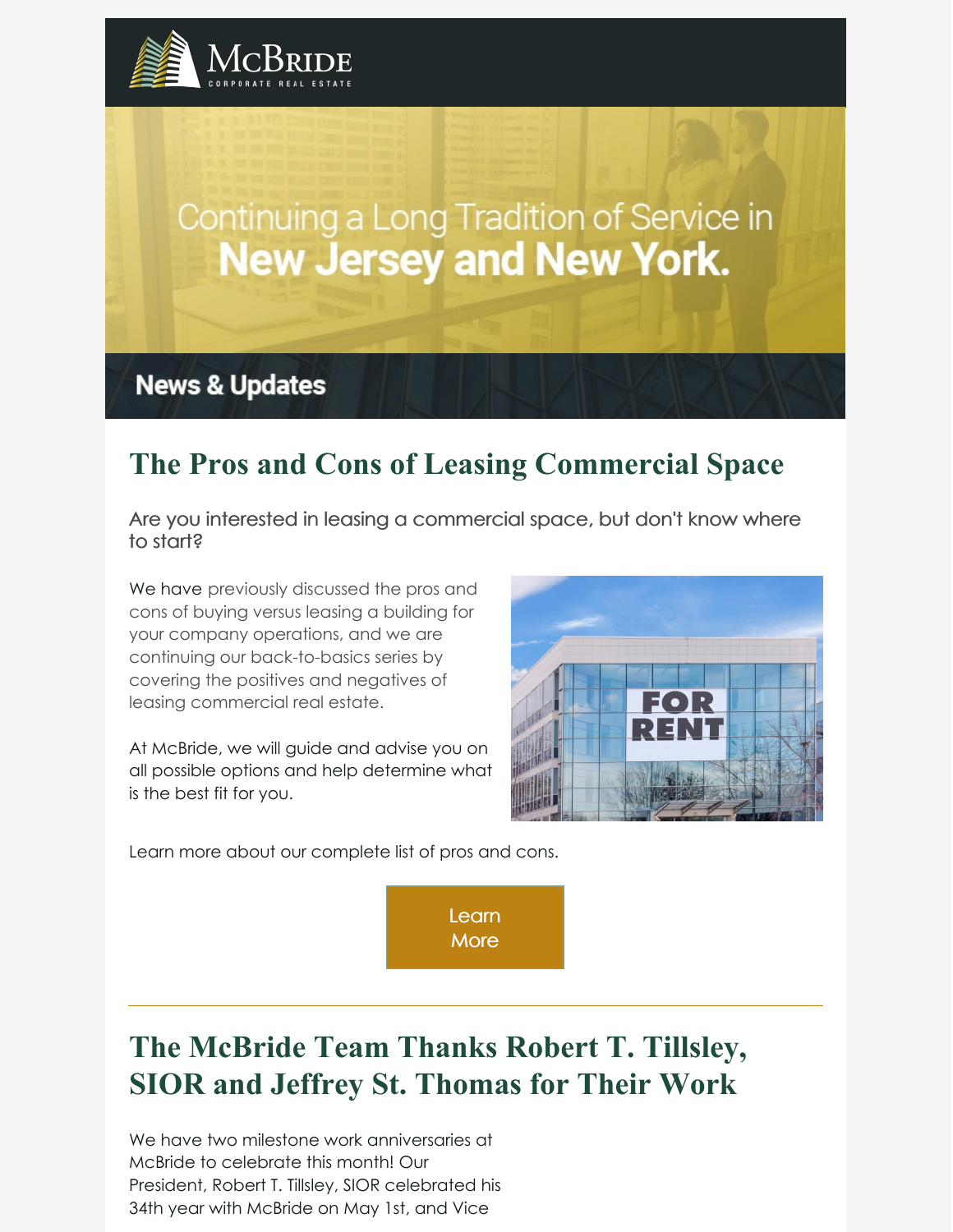President, Jeffrey St. Thomas will celebrate 20 years on May 10th.

We are honored to have two individuals like Robert T. Tillsley, SIOR and Jeffrey St. Thomas to have led the McBride team through years of success, and we look forward to accomplishing more goals with them in the future!

Learn more about the rest of our team.



[Read](https://www.mcbridecorpre.com/staff-mcbride-corporate-real-estate/) **More** 

### **Property Spotlights**

### NEW TO MARKET!

#### 535 Walnut St Norwood, NJ

#### 8,100 SF Office Space

This first-floor office space is now available for lease. Suitable for offices, medical offices, approved for senior daycare use, physical therapy, and private school.

Contact our Executive Vice President, John J. D'Amato for more info.



[Contact](mailto:damatoj@mcbridecorpre.com) Us

### 5 N Corporate Dr. Riverdale, NJ

#### 87,196 SF Industrial Space

This first floor industrial space is now available for lease. This building is accessible from several major highways, includes 8 interior dock doors, and 5